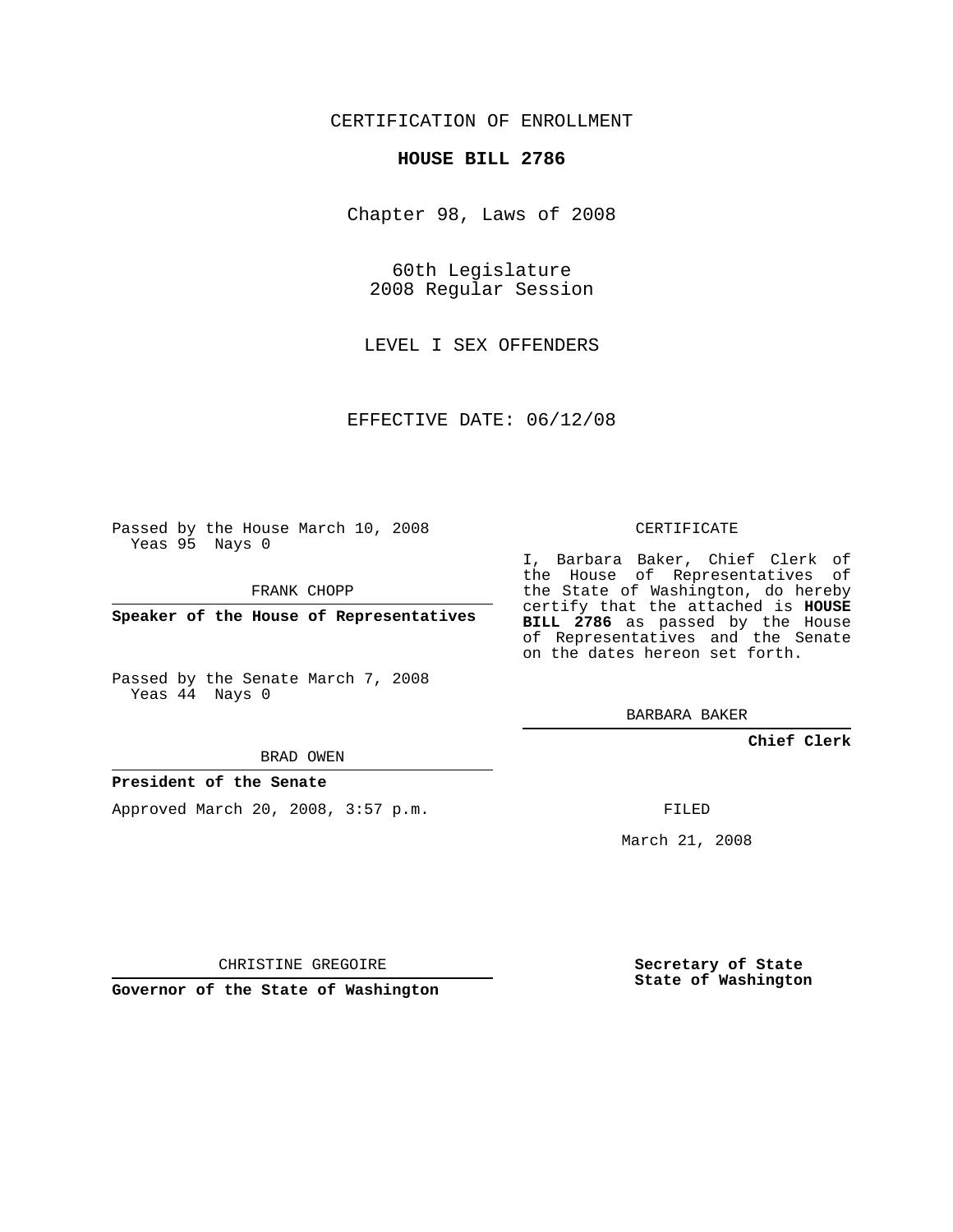# **HOUSE BILL 2786** \_\_\_\_\_\_\_\_\_\_\_\_\_\_\_\_\_\_\_\_\_\_\_\_\_\_\_\_\_\_\_\_\_\_\_\_\_\_\_\_\_\_\_\_\_

\_\_\_\_\_\_\_\_\_\_\_\_\_\_\_\_\_\_\_\_\_\_\_\_\_\_\_\_\_\_\_\_\_\_\_\_\_\_\_\_\_\_\_\_\_

### AS AMENDED BY THE SENATE

Passed Legislature - 2008 Regular Session

## **State of Washington 60th Legislature 2008 Regular Session**

**By** Representatives Kelley, Hurst, Lantz, Upthegrove, Pearson, Morrell, Priest, Kenney, Haler, Williams, Loomis, Smith, Bailey, Kristiansen, McCune, Simpson, and VanDeWege; by request of Governor Gregoire

Read first time 01/16/08. Referred to Committee on Public Safety & Emergency Preparedness.

 1 AN ACT Relating to including level I offenders who fail to maintain 2 registration as required by RCW 9A.44.130 to the statewide notification 3 web site; and reenacting and amending RCW 4.24.550.

4 BE IT ENACTED BY THE LEGISLATURE OF THE STATE OF WASHINGTON:

 5 **Sec. 1.** RCW 4.24.550 and 2005 c 380 s 2, 2005 c 228 s 1, and 2005 6 c 99 s 1 are each reenacted and amended to read as follows:

 (1) In addition to the disclosure under subsection (5) of this section, public agencies are authorized to release information to the public regarding sex offenders and kidnapping offenders when the agency determines that disclosure of the information is relevant and necessary to protect the public and counteract the danger created by the particular offender. This authorization applies to information regarding: (a) Any person adjudicated or convicted of a sex offense as defined in RCW 9A.44.130 or a kidnapping offense as defined by RCW 9A.44.130; (b) any person under the jurisdiction of the indeterminate sentence review board as the result of a sex offense or kidnapping offense; (c) any person committed as a sexually violent predator under chapter 71.09 RCW or as a sexual psychopath under chapter 71.06 RCW; (d) any person found not guilty of a sex offense or kidnapping offense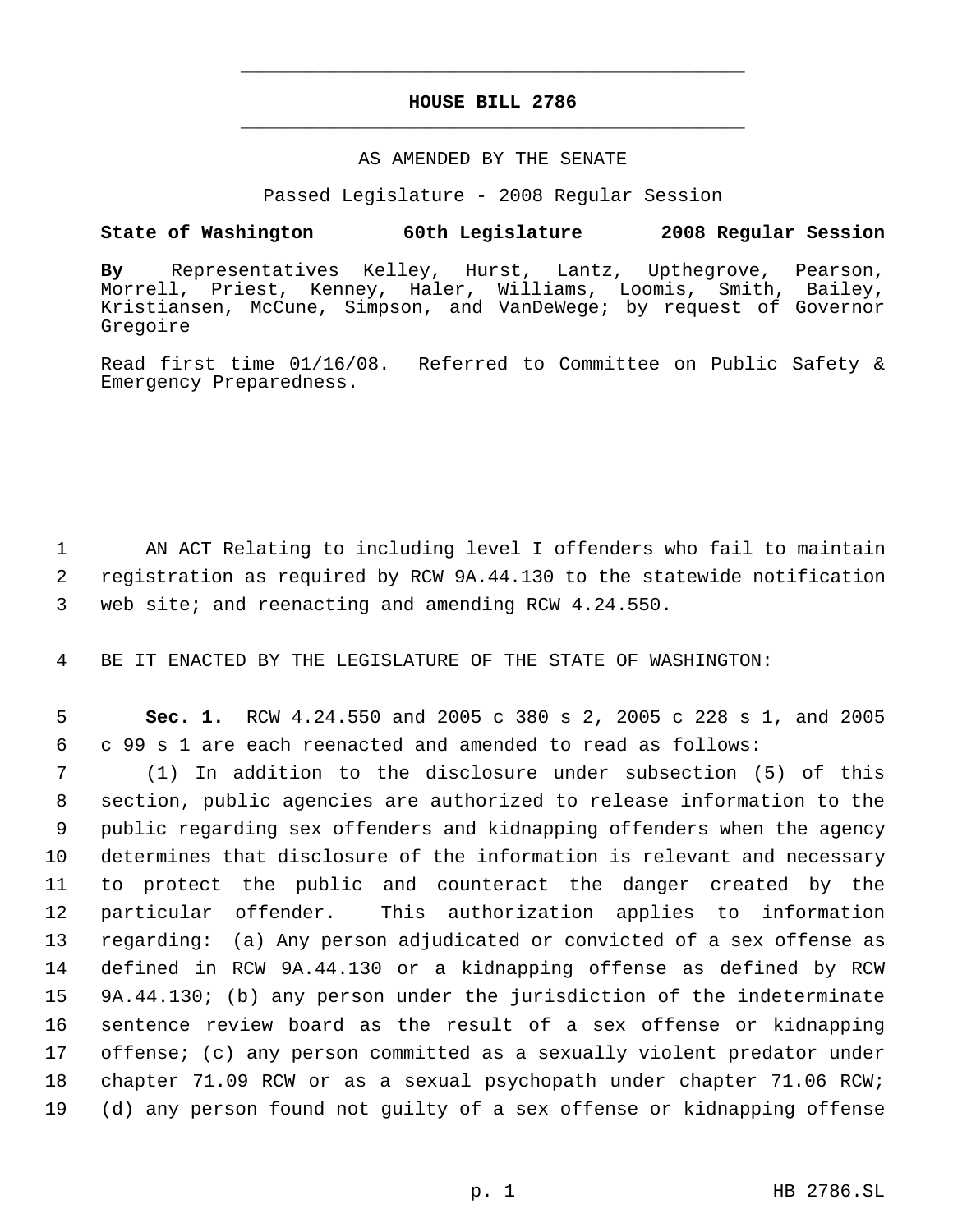1 by reason of insanity under chapter 10.77 RCW; and (e) any person found incompetent to stand trial for a sex offense or kidnapping offense and subsequently committed under chapter 71.05 or 71.34 RCW.

 (2) Except for the information specifically required under subsection (5) of this section, the extent of the public disclosure of relevant and necessary information shall be rationally related to: (a) The level of risk posed by the offender to the community; (b) the locations where the offender resides, expects to reside, or is regularly found; and (c) the needs of the affected community members for information to enhance their individual and collective safety.

 (3) Except for the information specifically required under subsection (5) of this section, local law enforcement agencies shall consider the following guidelines in determining the extent of a public disclosure made under this section: (a) For offenders classified as risk level I, the agency shall share information with other appropriate law enforcement agencies and, if the offender is a student, the public or private school regulated under Title 28A RCW or chapter 72.40 RCW which the offender is attending, or planning to attend. The agency may disclose, upon request, relevant, necessary, and accurate information to any victim or witness to the offense and to any individual community member who lives near the residence where the offender resides, expects to reside, or is regularly found; (b) for offenders classified as risk level II, the agency may also disclose relevant, necessary, and accurate information to public and private schools, child day care centers, family day care providers, public libraries, businesses and organizations that serve primarily children, women, or vulnerable adults, and neighbors and community groups near the residence where the offender resides, expects to reside, or is regularly found; (c) for offenders classified as risk level III, the agency may also disclose relevant, necessary, and accurate information to the public at large; and (d) because more localized notification is not feasible and homeless and transient offenders may present unique risks to the community, the agency may also disclose relevant, necessary, and accurate information to the public at large for offenders registered as homeless or transient.

 (4) The county sheriff with whom an offender classified as risk level III is registered shall cause to be published by legal notice, advertising, or news release a sex offender community notification that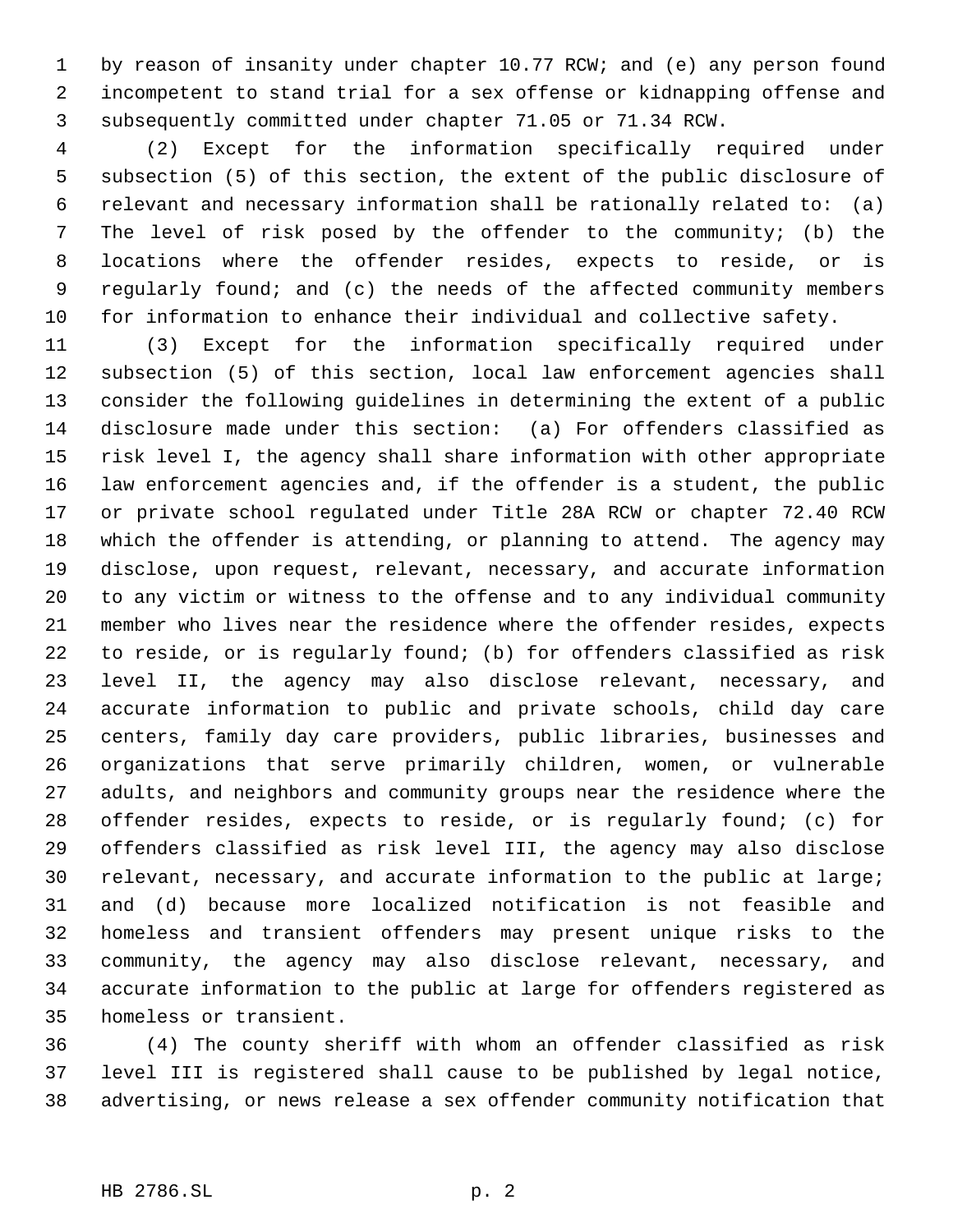conforms to the guidelines established under RCW 4.24.5501 in at least one legal newspaper with general circulation in the area of the sex offender's registered address or location. The county sheriff shall also cause to be published consistent with this subsection a current list of level III registered sex offenders, twice yearly. Unless the information is posted on the web site described in subsection (5) of this section, this list shall be maintained by the county sheriff on a publicly accessible web site and shall be updated at least once per month.

 (5)(a) When funded by federal grants or other sources, the Washington association of sheriffs and police chiefs shall create and maintain a statewide registered kidnapping and sex offender web site, which shall be available to the public. The web site shall post all level III and level II registered sex offenders, level I registered sex 15 offenders during the time they are out of compliance with registration 16 requirements under RCW 9A.44.130, and all registered kidnapping offenders in the state of Washington.

 (i) For level III offenders, the web site shall contain, but is not limited to, the registered sex offender's name, relevant criminal convictions, address by hundred block, physical description, and photograph. The web site shall provide mapping capabilities that display the sex offender's address by hundred block on a map. The web site shall allow citizens to search for registered sex offenders within the state of Washington by county, city, zip code, last name, type of conviction, and address by hundred block.

26 (ii) For level II offenders, and level I sex offenders during the 27 time they are out of compliance with registration requirements under 28 RCW 9A.44.130, the web site shall contain, but is not limited to, the same information and functionality as described in (a)(i) of this subsection, provided that it is permissible under state and federal law. If it is not permissible, the web site shall be limited to the information and functionality that is permissible under state and federal law.

 (iii) For kidnapping offenders, the web site shall contain, but is not limited to, the same information and functionality as described in (a)(i) of this subsection, provided that it is permissible under state and federal law. If it is not permissible, the web site shall be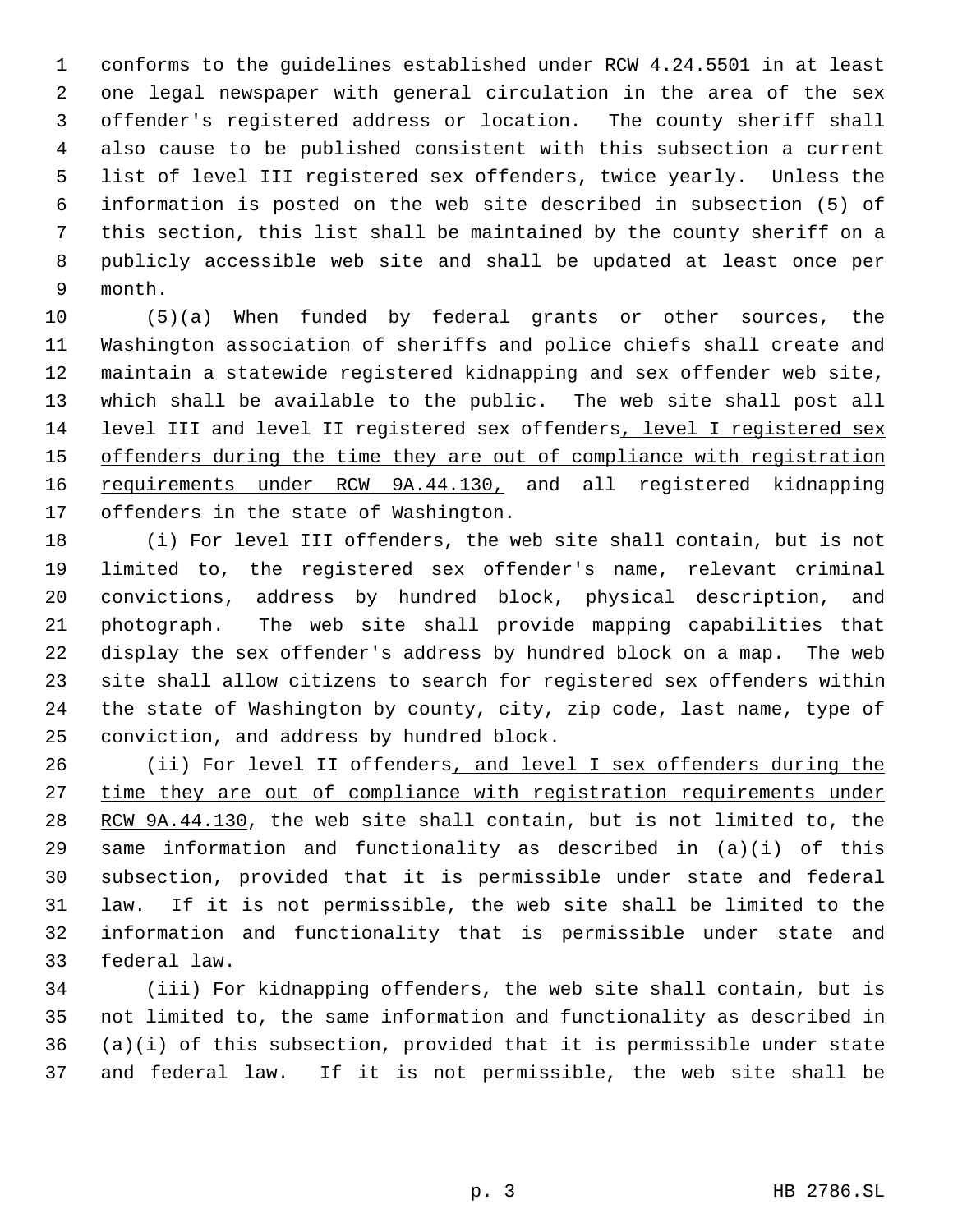limited to the information and functionality that is permissible under state and federal law.

 (b) Until the implementation of (a) of this subsection, the Washington association of sheriffs and police chiefs shall create a web site available to the public that provides electronic links to county- operated web sites that offer sex offender registration information.

 (6) Local law enforcement agencies that disseminate information pursuant to this section shall: (a) Review available risk level classifications made by the department of corrections, the department of social and health services, and the indeterminate sentence review board; (b) assign risk level classifications to all offenders about whom information will be disseminated; and (c) make a good faith effort to notify the public and residents at least fourteen days before the offender is released from confinement or, where an offender moves from another jurisdiction, as soon as possible after the agency learns of the offender's move, except that in no case may this notification provision be construed to require an extension of an offender's release date. The juvenile court shall provide local law enforcement officials with all relevant information on offenders allowed to remain in the community in a timely manner.

 (7) An appointed or elected public official, public employee, or public agency as defined in RCW 4.24.470, or units of local government and its employees, as provided in RCW 36.28A.010, are immune from civil liability for damages for any discretionary risk level classification decisions or release of relevant and necessary information, unless it is shown that the official, employee, or agency acted with gross negligence or in bad faith. The immunity in this section applies to risk level classification decisions and the release of relevant and necessary information regarding any individual for whom disclosure is authorized. The decision of a local law enforcement agency or official to classify an offender to a risk level other than the one assigned by the department of corrections, the department of social and health services, or the indeterminate sentence review board, or the release of any relevant and necessary information based on that different classification shall not, by itself, be considered gross negligence or bad faith. The immunity provided under this section applies to the release of relevant and necessary information to other public